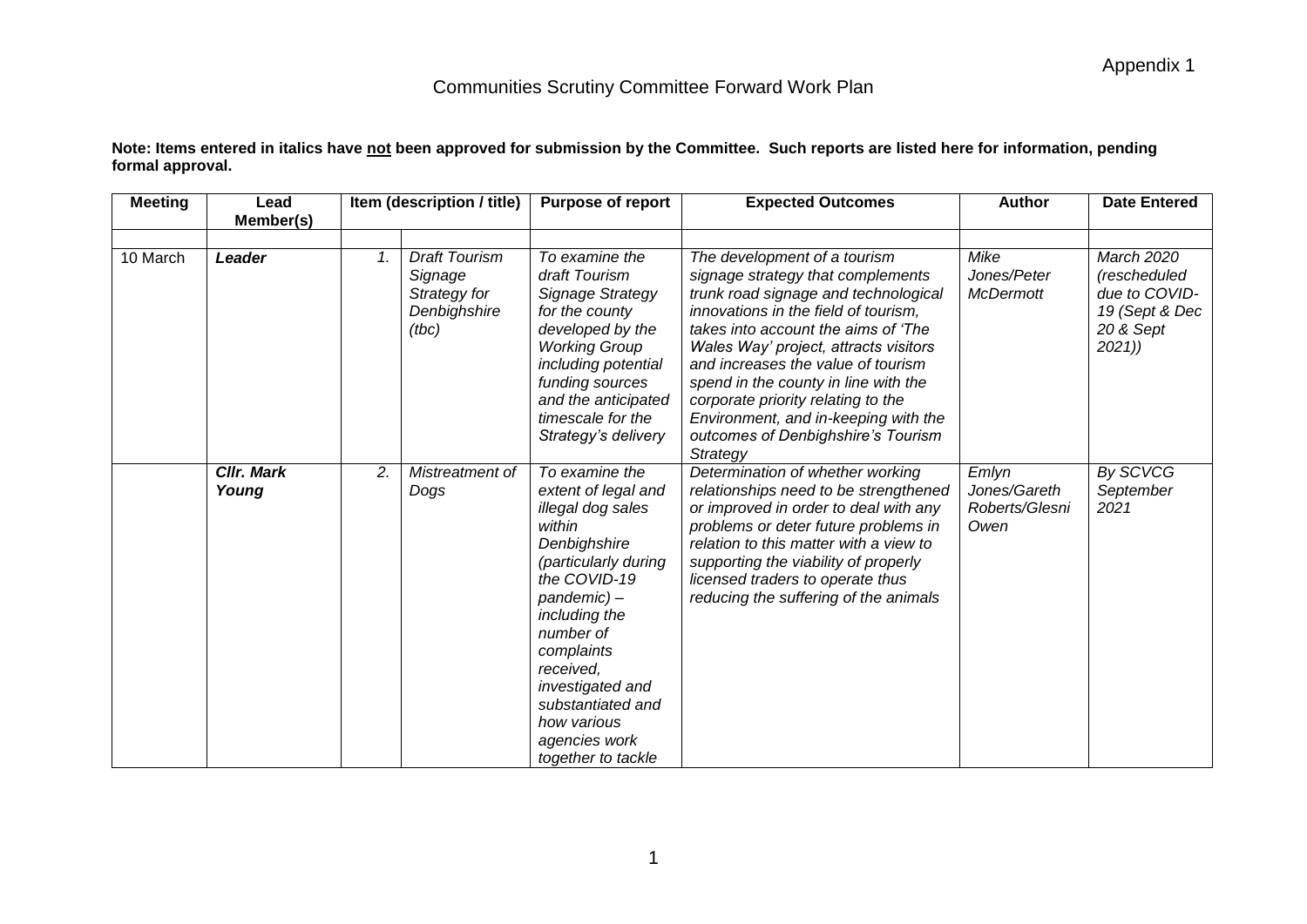| <b>Meeting</b> | Lead                       |    | Item (description / title)                            | <b>Purpose of report</b>                                                                                                                                                                                                                                     | <b>Expected Outcomes</b>                                                                                                                                                                                                                                                                                                                                                                                      | <b>Author</b>                                | <b>Date Entered</b>                                                                                                      |
|----------------|----------------------------|----|-------------------------------------------------------|--------------------------------------------------------------------------------------------------------------------------------------------------------------------------------------------------------------------------------------------------------------|---------------------------------------------------------------------------------------------------------------------------------------------------------------------------------------------------------------------------------------------------------------------------------------------------------------------------------------------------------------------------------------------------------------|----------------------------------------------|--------------------------------------------------------------------------------------------------------------------------|
|                | Member(s)                  |    |                                                       | any problems are<br>reported                                                                                                                                                                                                                                 |                                                                                                                                                                                                                                                                                                                                                                                                               |                                              |                                                                                                                          |
|                | Cllr. Mark<br>Young        | 3. | Second Homes<br>and Short-Term<br><b>Holiday Lets</b> | To examine the<br>planning<br>requirements in<br>relation to these<br>types of<br>properties/dwelling                                                                                                                                                        | Determination on whether the<br>requirements of Planning legislation<br>in relation to these types of properties<br>are sufficiently robust and are<br>effectively applied to ensure that local<br>residents are not deprived of the<br>availability of affordable properties to<br>buy or rent in Denbighshire. This will<br>support the delivery of the Council's<br>Corporate Priority relating to Housing | Emlyn<br>Jones/Paul<br>Mead/Angela<br>Loftus | <b>By SCVCG</b><br>September<br>2021                                                                                     |
|                | <b>CIIr. Mark</b><br>Young | 4. | Planning<br>Compliance<br>Charter                     | To examine the<br>effectiveness of the<br>Planning<br>Compliance<br>Charter with the<br>county's city, town<br>and community<br>councils in<br>addressing<br>planning<br>contraventions,<br>non-compliance<br>and enforcement<br>issues across the<br>county | An evaluation of the Charter's<br>effectiveness in order to determine<br>whether recommendations are<br>required to strengthen the Charter or<br>increase resources available for<br>planning enforcement across the<br>county                                                                                                                                                                                | Emlyn<br>Jones/Adam<br>Turner                | By SCVCG<br>October 2020<br>(rescheduled<br>by Committee<br>January 2021<br>due to COVID-<br>19 and<br>December<br>2021) |
| 30 July        | <b>TBA</b>                 | 1. | New Waste and<br>Recycling<br>Model (timing<br>tbc)   | To detail the<br>outcomes of the<br>pilot projects in<br>West Rhyl (use of<br>microchips in                                                                                                                                                                  | Following assessing the lessons<br>learnt from the pilot projects and<br>initiatives to make recommendations<br>that will support the effective roll-out<br>and delivery of the new waste and                                                                                                                                                                                                                 | Tony Ward/Tara<br>Dumas                      | December<br>2021                                                                                                         |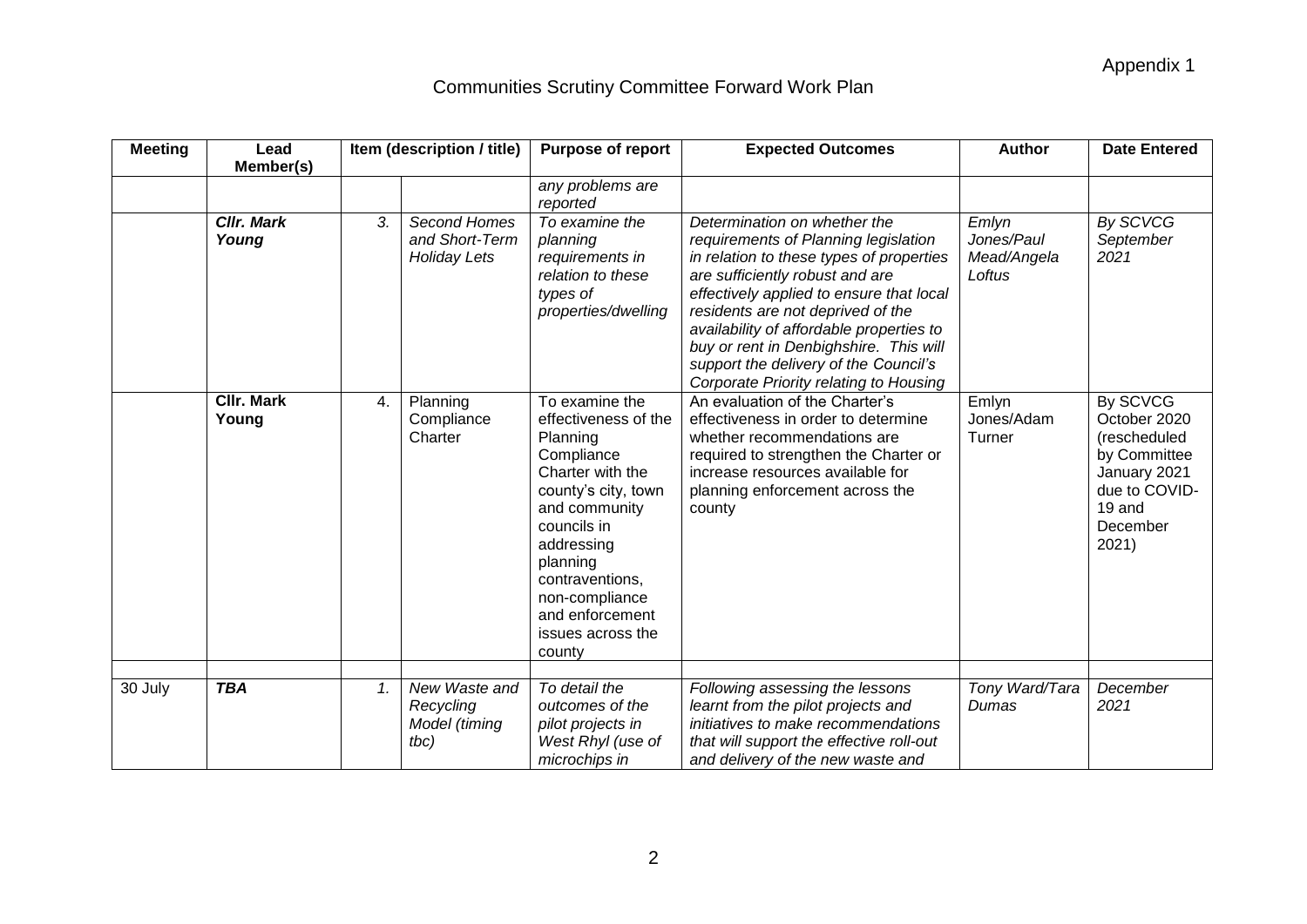| <b>Meeting</b> | Lead       | Item (description / title) |                       | <b>Purpose of report</b>                                                                                                                                                                                                                                 | <b>Expected Outcomes</b>                                                                                                                                                                                                                                                                                                                                                                                                                                                                      | <b>Author</b>                              | <b>Date Entered</b>                           |
|----------------|------------|----------------------------|-----------------------|----------------------------------------------------------------------------------------------------------------------------------------------------------------------------------------------------------------------------------------------------------|-----------------------------------------------------------------------------------------------------------------------------------------------------------------------------------------------------------------------------------------------------------------------------------------------------------------------------------------------------------------------------------------------------------------------------------------------------------------------------------------------|--------------------------------------------|-----------------------------------------------|
|                | Member(s)  |                            |                       |                                                                                                                                                                                                                                                          |                                                                                                                                                                                                                                                                                                                                                                                                                                                                                               |                                            |                                               |
|                |            |                            |                       | waste containers),<br>Bron y Crêst<br>(communal bin<br>service change)<br>and the Elected<br><b>Members</b><br>Recycling<br>Experience<br>initiatives (tbc)                                                                                              | recycling with a view to enhancing the<br>benefits of the project for the Council<br>and for local residents                                                                                                                                                                                                                                                                                                                                                                                  |                                            |                                               |
|                | Leader     | Rhyl<br>1.<br>Programme    | Regeneration          | To examine the<br>effectiveness of the<br>Programme<br>Board's work in<br>delivering the<br>regeneration<br>programme                                                                                                                                    | Identification of any barriers or<br>slippages and the formulation of<br>recommendations to try and address<br>them and sustain the delivery of the<br>programme to secure the<br>regeneration of Rhyl to benefit the<br>economy and the lives of the town's<br>residents and the county in general                                                                                                                                                                                           | Emlyn<br>Jones/Nicola<br>Caie              | January 2021<br>(rescheduled<br>January 2022) |
| 8<br>September | <b>TBA</b> | Wildflower<br>1.           | <b>Meadow Project</b> | To:<br>(i) evaluate the<br>effectiveness of<br>the steps taken<br>to improve<br>engagement and<br>increase publicity<br>with all<br>stakeholders in<br>relation of the<br>project;<br>(ii) consider the<br>progress made<br>to date in<br>delivering its | (i) To secure the delivery of the<br>expected outcomes which will<br>support the realisation of the<br>Council's corporate priority<br>relating to the Environment as<br>well as contributing towards the<br>delivery of its Ecological and<br>Climate Change Strategy; and<br>(ii) Re-inforce elected members'<br>support for the project and its<br>aims and objectives to enable<br>them to explain to residents the<br>rationale behind the project and<br>how it contributes towards the | Tony<br>Ward/Emlyn<br>Jones/Joel<br>Walley | September<br>2021                             |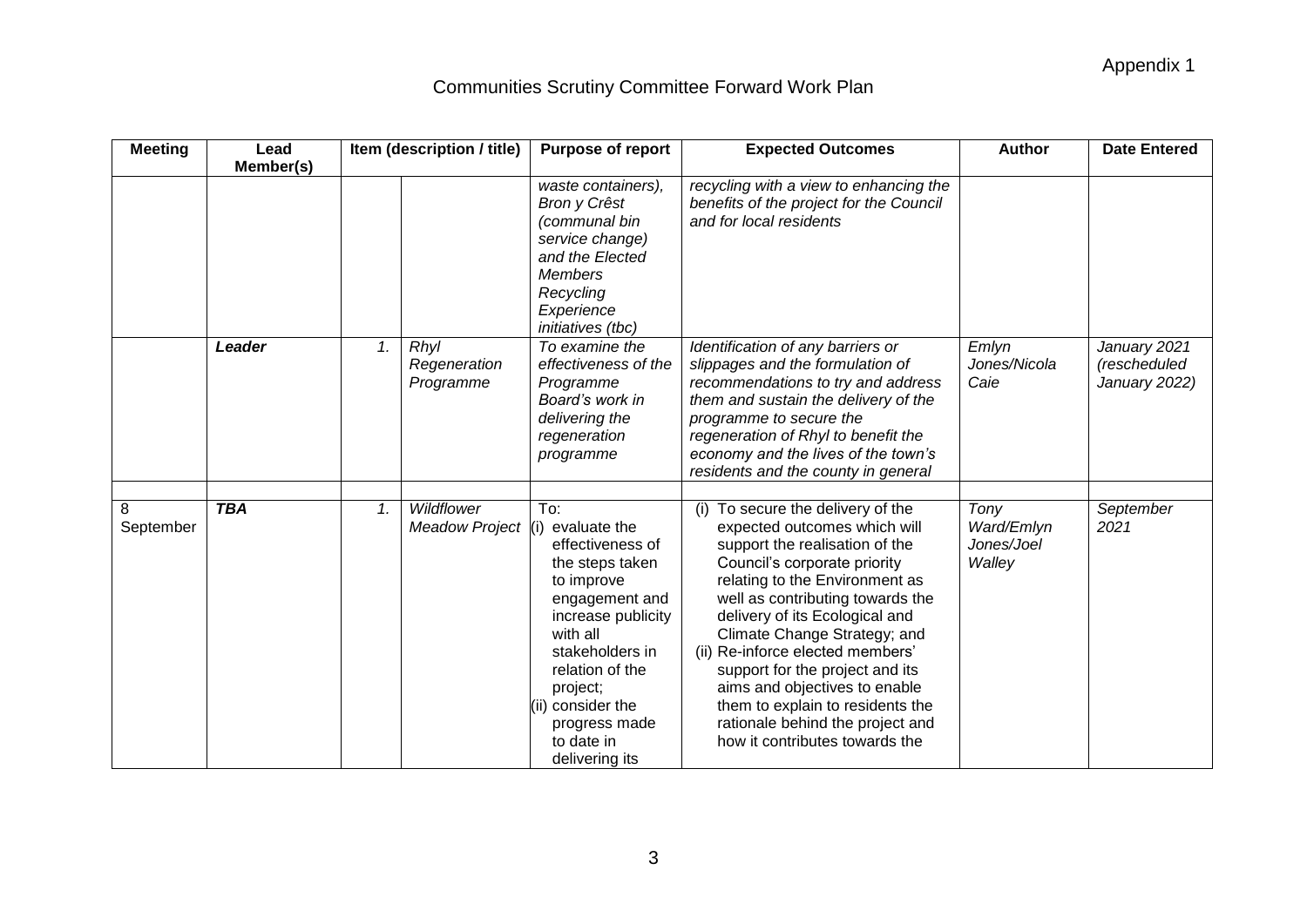| <b>Meeting</b>    | Lead       |                              | Item (description / title)                    | <b>Purpose of report</b>                                                                                | <b>Expected Outcomes</b>                                                                                                                                                        | <b>Author</b>                             | <b>Date Entered</b> |
|-------------------|------------|------------------------------|-----------------------------------------------|---------------------------------------------------------------------------------------------------------|---------------------------------------------------------------------------------------------------------------------------------------------------------------------------------|-------------------------------------------|---------------------|
|                   | Member(s)  |                              |                                               |                                                                                                         |                                                                                                                                                                                 |                                           |                     |
|                   |            |                              |                                               | expected<br>benefits; and<br>seek members'<br>(III)<br>support for the<br>Project                       | wider national environmental,<br>health and well-being objectives                                                                                                               |                                           |                     |
|                   |            |                              |                                               |                                                                                                         |                                                                                                                                                                                 |                                           |                     |
| 20 October        |            |                              |                                               |                                                                                                         |                                                                                                                                                                                 |                                           |                     |
|                   |            |                              |                                               |                                                                                                         |                                                                                                                                                                                 |                                           |                     |
| 8                 |            |                              |                                               |                                                                                                         |                                                                                                                                                                                 |                                           |                     |
| December          |            |                              |                                               |                                                                                                         |                                                                                                                                                                                 |                                           |                     |
|                   |            |                              |                                               |                                                                                                         |                                                                                                                                                                                 |                                           |                     |
| June/July<br>2023 | <b>TBA</b> | $\boldsymbol{\mathcal{1}}$ . | Llangollen Car<br>Park Tariff Pilot<br>Scheme | To outline the<br>effectiveness of the<br>pilot scheme for<br>varying car park<br>tariffs in Llangollen | Identification of lessons learnt from<br>the pilot scheme's implementation<br>and operation in readiness for the<br>introduction of similar schemes in<br>other areas in future | Emlyn<br>Jones/Mike<br>Jones/Peter<br>Lea | January 2021        |

#### **Future Issues**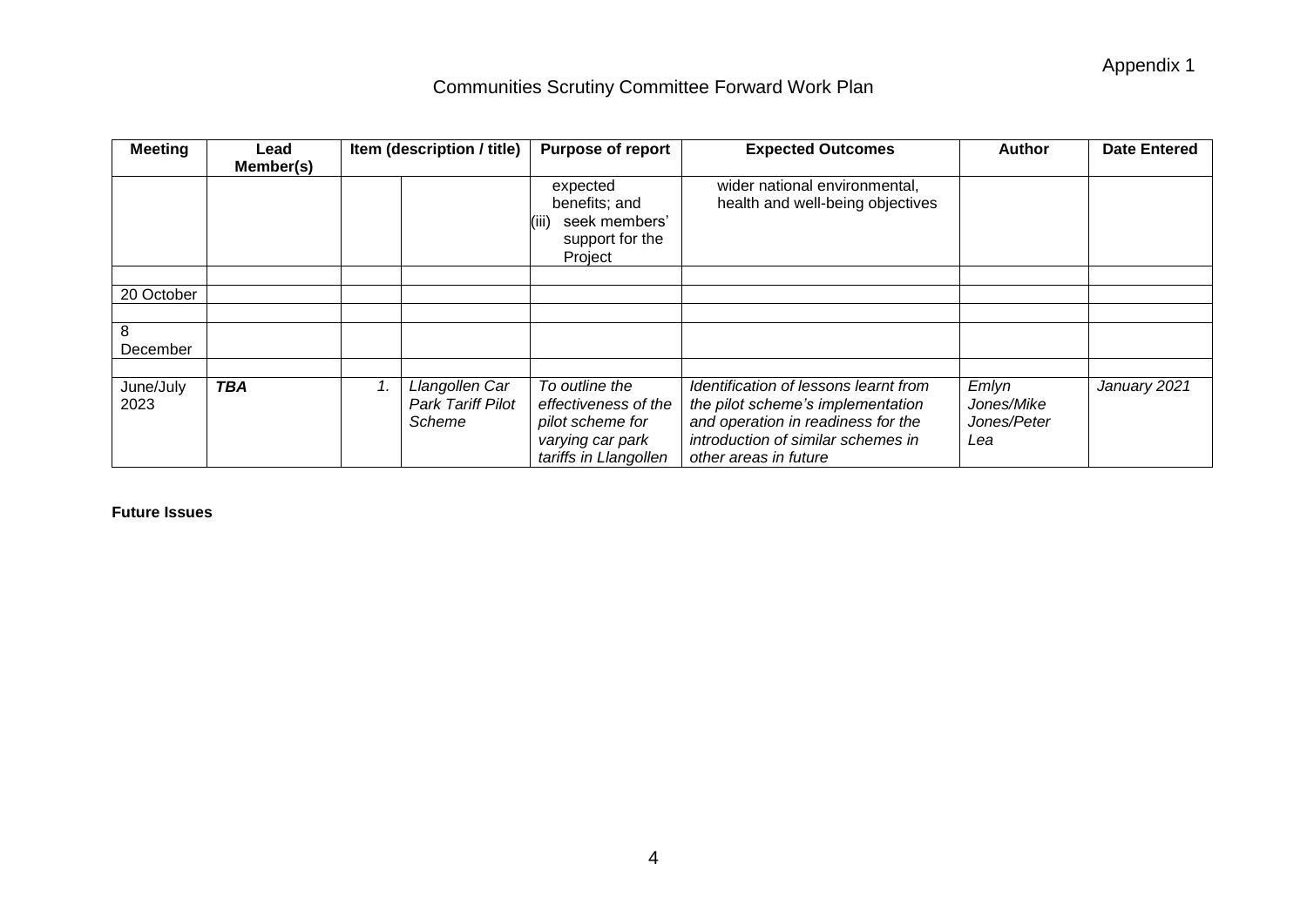Appendix 1

### Communities Scrutiny Committee Forward Work Plan

| Item (description / title) | <b>Purpose of report</b>                   | <b>Expected Outcomes</b>            | Author     | Date           |
|----------------------------|--------------------------------------------|-------------------------------------|------------|----------------|
|                            |                                            |                                     |            | <b>Entered</b> |
| Flood Risk Management and  | To present the findings and conclusions of | To identify methods and make        | Tony       | December       |
| Riparian Land Ownership    | the Task and Finish Group established to   | recommendations in relation to      | Ward/Wayne | 2020           |
|                            | examine methods of strengthening           | the provision of clear              | Hope       |                |
| (early 2022 tbc)           | interaction and working relationships      | communication channels, building    |            |                |
|                            | between public flood risk management       | levels of mutual trust, and         |            |                |
|                            | authorities and riparian landowners        | strengthening working               |            |                |
|                            | across the county                          | relationships between public flood  |            |                |
|                            |                                            | risk flood management authorities,  |            |                |
|                            |                                            | riparian landowners and their       |            |                |
|                            |                                            | representatives to ensure effective |            |                |
|                            |                                            | management of watercourses with     |            |                |
|                            |                                            | a view to reducing the risk of      |            |                |
|                            |                                            | flooding in future                  |            |                |

#### **For future years**

#### **Information/Consultation Reports**

| Information /           | Item (description / title)         | <b>Purpose of report</b>                 | Author(s)                          | <b>Date Entered</b> |
|-------------------------|------------------------------------|------------------------------------------|------------------------------------|---------------------|
| <b>Consultation</b>     |                                    |                                          |                                    |                     |
| <b>INFORMATION</b>      | <b>Community Impact Assessment</b> | To present the findings of the community | <b>Geraint Davies/James Curran</b> | December            |
| (for circulation Feb    | on the communities of Rhewl        | impact assessment undertaken following   |                                    | 2020                |
| 2022 once COVID-19      | and Llanynys                       | the closure of Ysgol Rhewl as agreed as  |                                    |                     |
| restrictions permit the |                                    | part of the modernising education        |                                    |                     |
| work to take place)     |                                    | programme                                |                                    |                     |